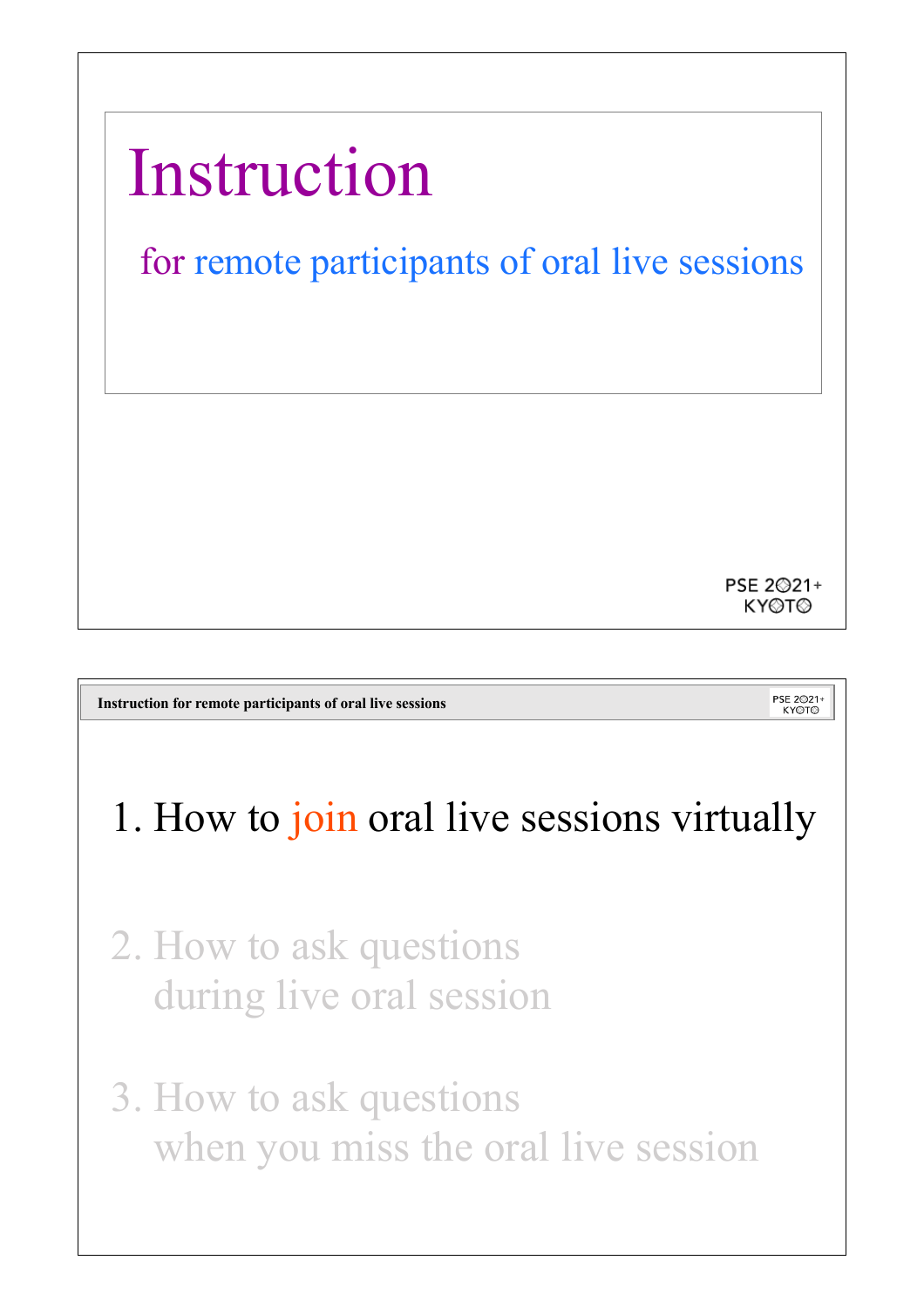PSE 2021 **Instruction for remote participants of oral live sessions** 1. How to join oral live sessions virtually All registered participants will be able to access the Zoom webinar during the symposium. To access Zoom Webinar, a password and links are required to log in. The password and links will be provided to all registered participants of PSE 2021+ through the email from Zoom **one week before** the symposium.

**Instruction for remote participants of oral live sessions**

PSE 2<sup>021+</sup> **KYOTO** 

1. How to join oral live sessions virtually

## 2. How to ask questions during live oral session

3. How to ask questions when you miss the oral live session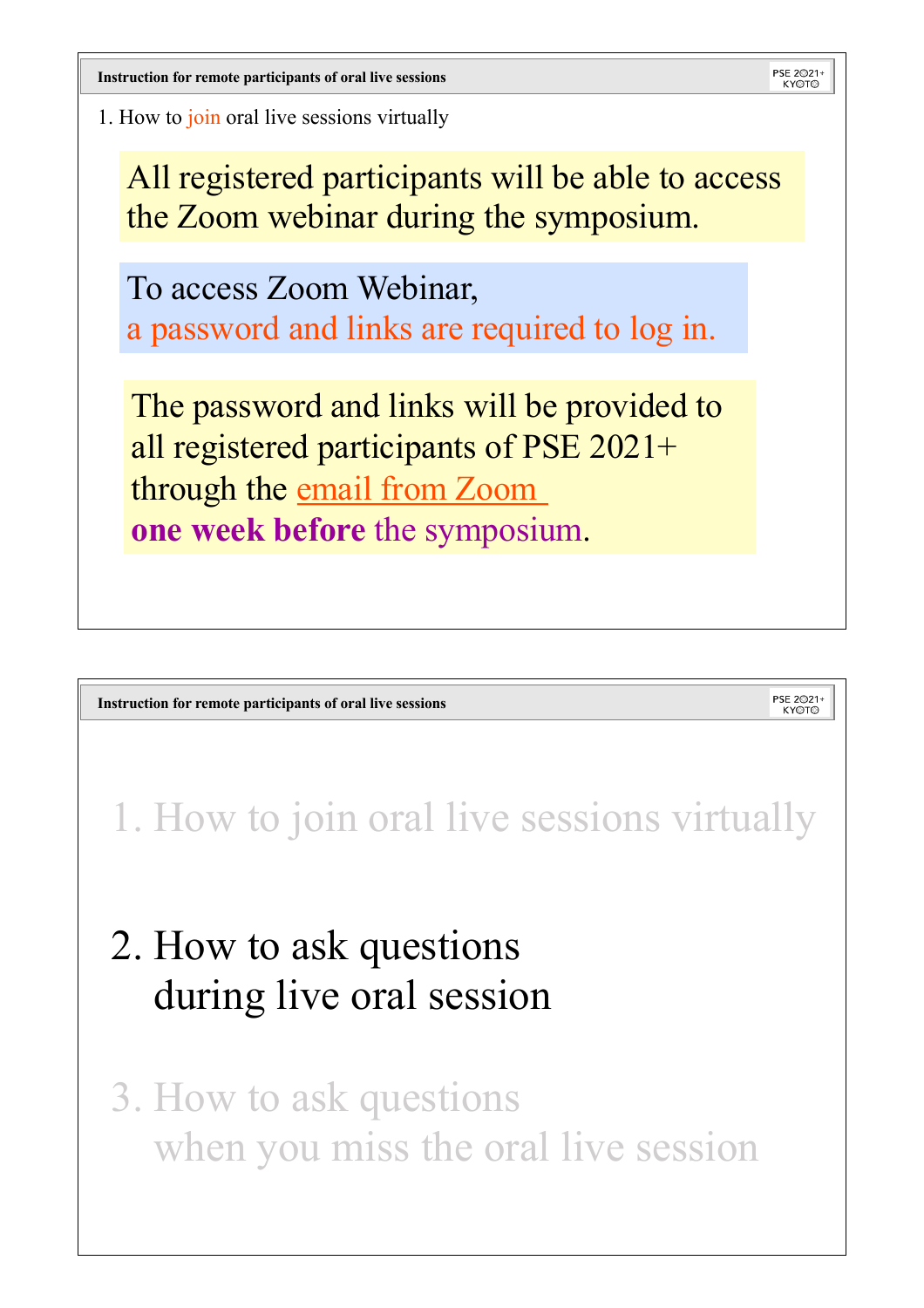PSE 2021 **Instruction for remote participants of oral live sessions** 2. How to ask questions during live oral session The session chair will mute your microphone during the entire session. PSE 2<sup>021+</sup>

**Instruction for remote participants of oral live sessionsKYOTO** 2. How to ask questions during live oral session During the presentations, all participants will be muted but can submit questions through the Q and A window of the Zoom webinar.

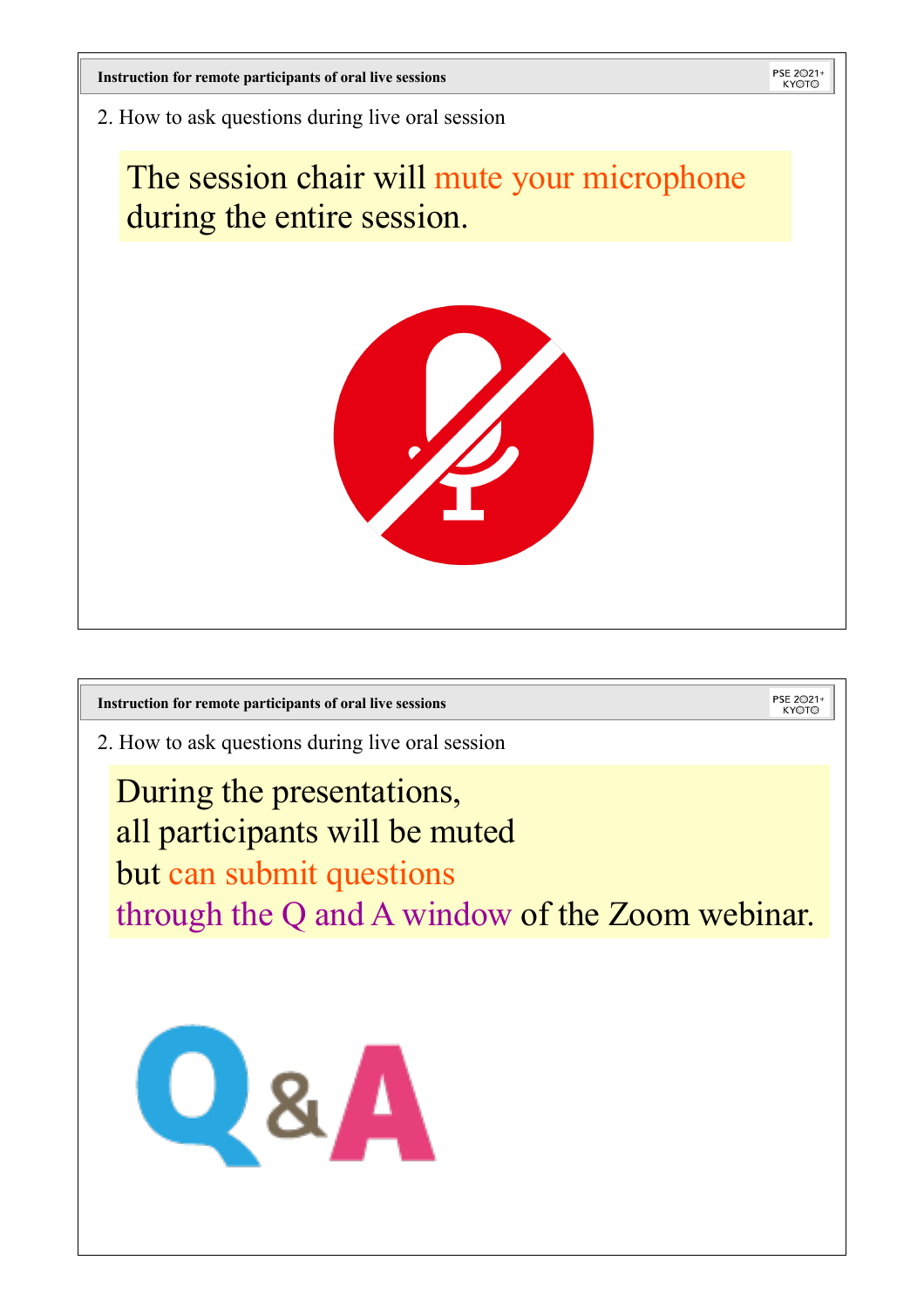2. How to ask questions during live oral session

Questions submitted in that form will be asked by the session chair following a FIFO policy.



PSE 2<sup>021+</sup> **Instruction for remote participants of oral live sessionsKYOTO** 2. How to ask questions during live oral session After all questions placed in Q and A windows have been answered, remote participants can ask the presenter a question through the microphone by raising his /her hand.

PSE 2021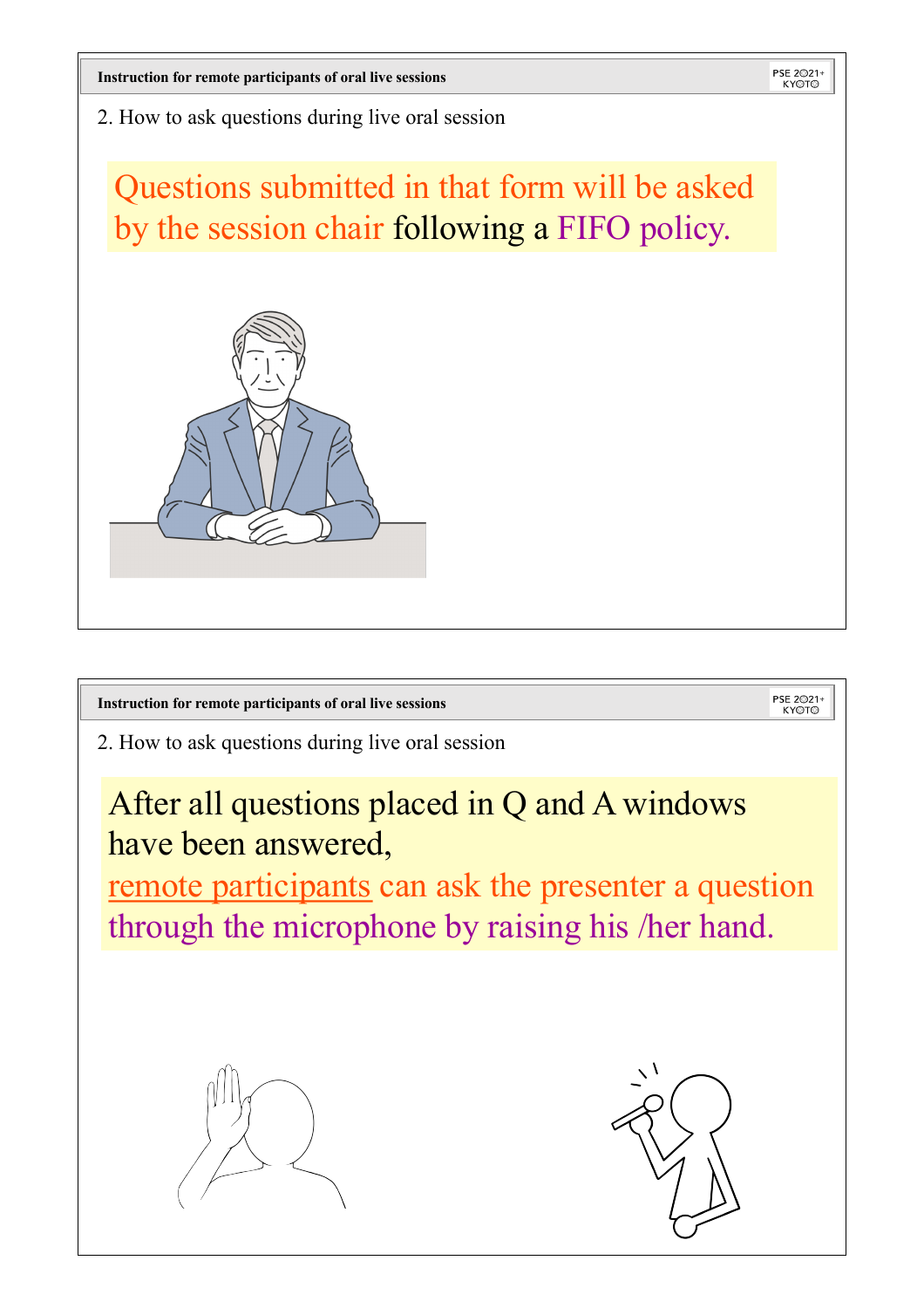

## 3. How to ask questions when you miss the oral live session